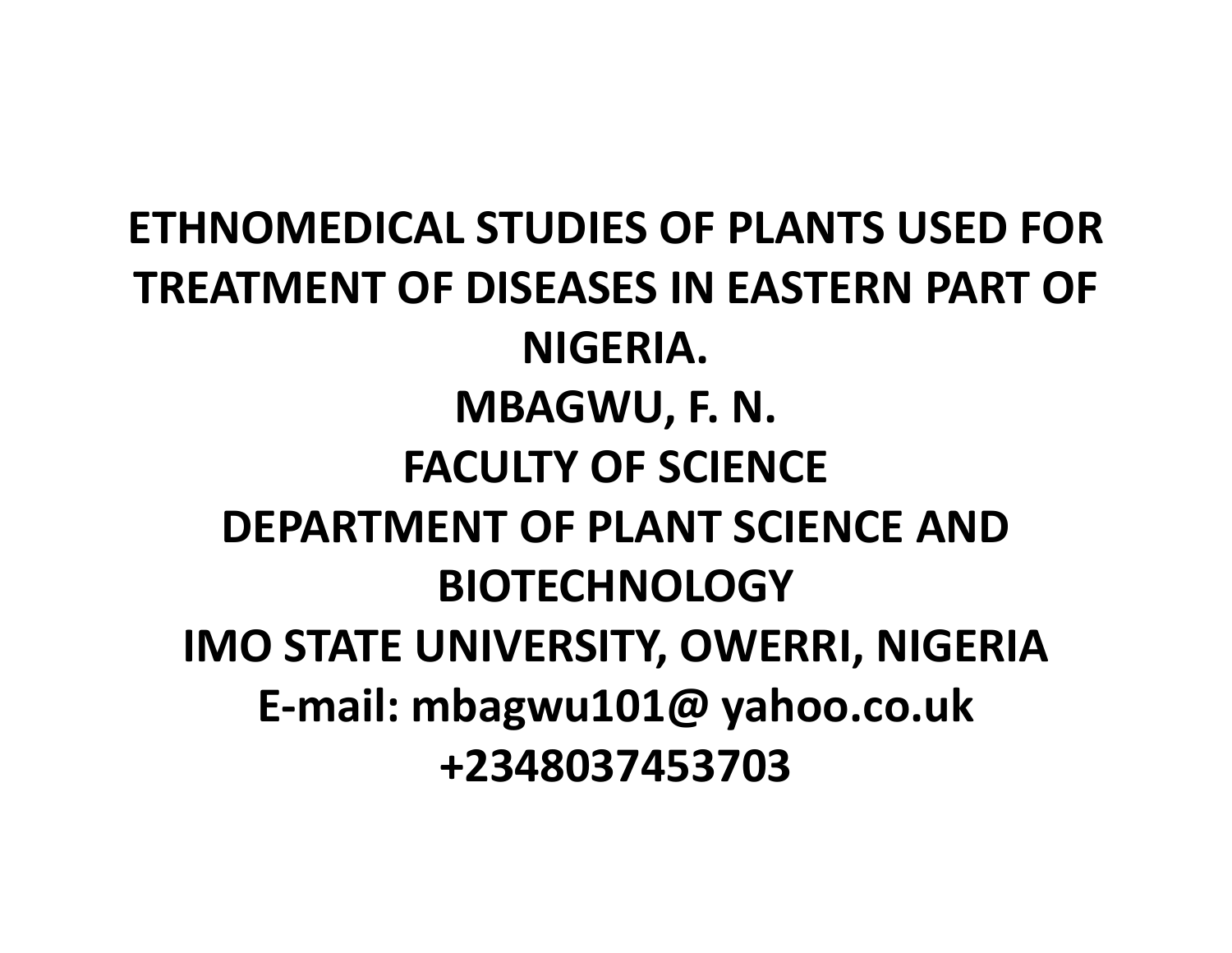# ABSTRACT

- $\bullet$  An investigation into the ethnomedical studies on plants used for the treatment of certain diseases in Eastern Nigeria was carried out. The results showed that different plant species belonging to different families of flowering plants were used for the treatment of one aliment or the order. The plants were made up of cultivated, wild and protected species. Species of plant such as **Cocos nucifera**, Newbouldia laevis, Asmina triloba, lcacina trichantha, Azadirachta indica, Musa **paradisaca** etc were implicated in the treatment of more than one disease. Different diseases including such serious cases as madness, fibroid, diabetes, gonorrhea etc were reported curable by the plants. Aspects of ingredients such as the maintenance of standard quality by the use of specific quantities of plant extracts and a tendency towards specialization by the practitioners were apparent in this study. The fear of lack of government approval due to lack of medical certificate was reportedly hindering the growth of the practice. Based on this investigation, the researcher recommended among other things, that the Federal Government of Nigeria should as a matter of urgency consider publishing the National Policy on ethnomedical research.
- •Keywords: Ethnobotany, Diseases, treatment, medicinal plants, Eastern Nigeria.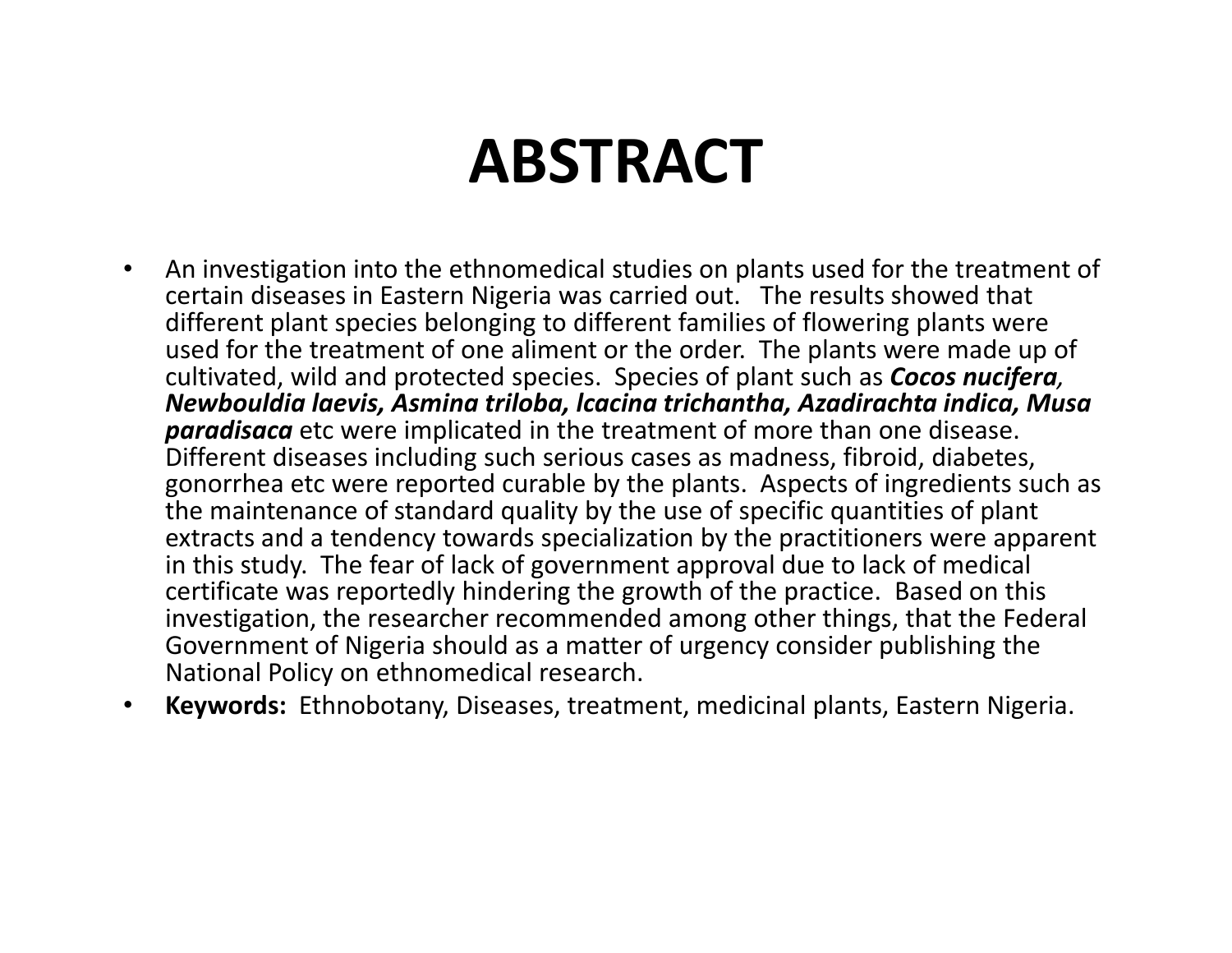## INTRODUCTION

Ethnomedicine is that branch of cultural medicine that produces and administers drugs by the use of plants and plant products while a herb in cultural medicine is a plant or plant material which can be used for therapeutic purposes. It could well be that the initial selection of plant materials for medicinal purposes was influenced by religious thoughts and, its collection and administration was accompanied by a magic ritual. It has also been proposed that knowledge of medicinal plants was gained by accident, although this theory has been refuted by a number of traditional medical practitioners who claimed that information on such plants was communicated to their ancestors in various ways (Akpata, 1979: Lambo, 1979).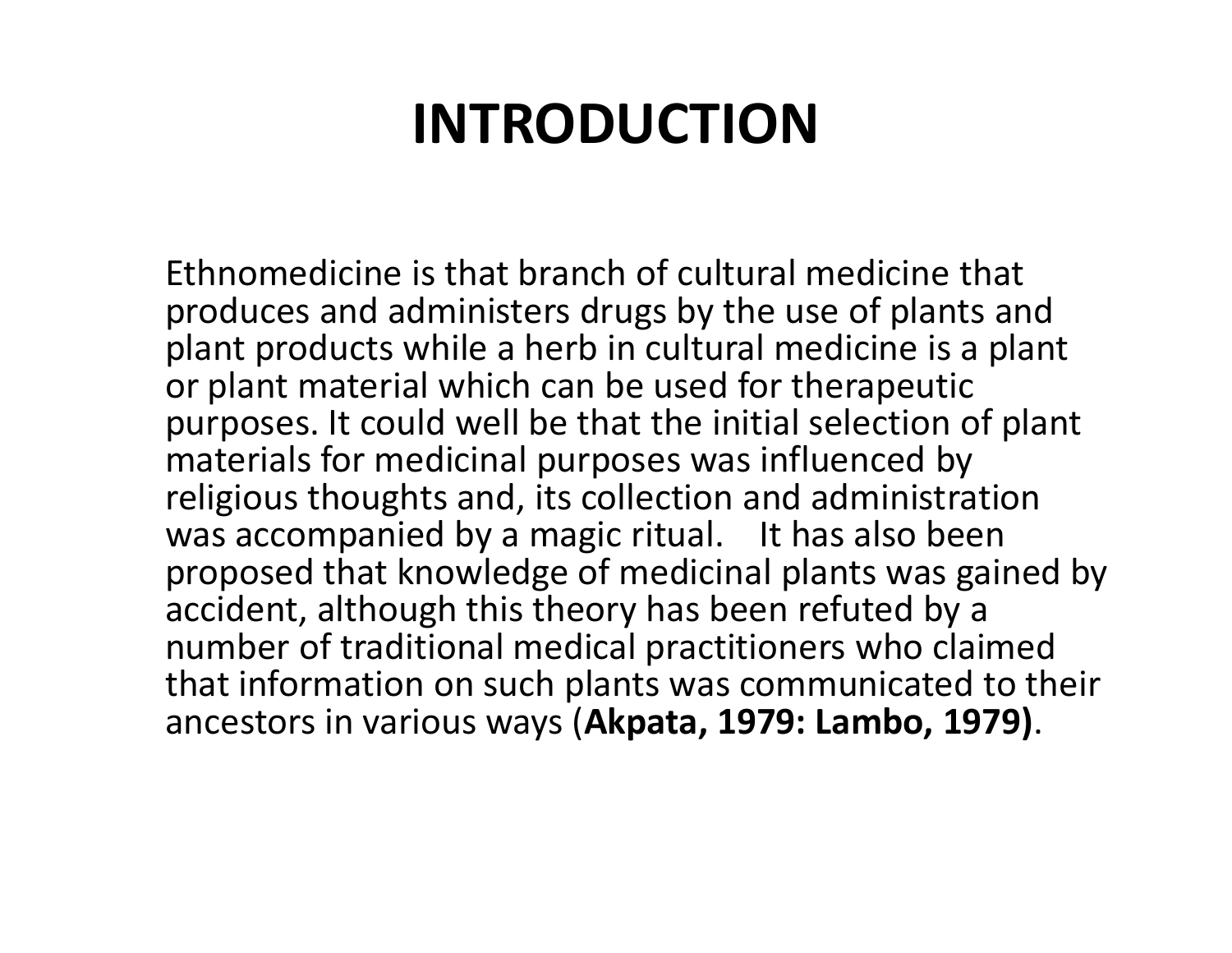The uncertainty of its modes of acquisition notwithstanding, ethomedicine have been in use in various parts of the world at every period of human history. Abayomi (1982) reported the use of species of Hydnocarpus in the treatment of leprosy in China between 3000 and 2730 BC. He further indicated that the excavation of Papaver somniferum and Ricinus communis from tombs in Egypt revealed the use of phytomedicine in that part of Africa as far back as 1500 BC.

With the invention of writing, the Greeks became the earliest groups of Europeans to produce plant documents based initially on folk or cultural practices, and later on investigations into plants and plant products. They established physic gardens for the training of physicians and generated considerable impetus in the description, naming and classification of plants.

Knowledge of the state of ethnomedicine in the new world is dependent on the starting point of literacy in each area.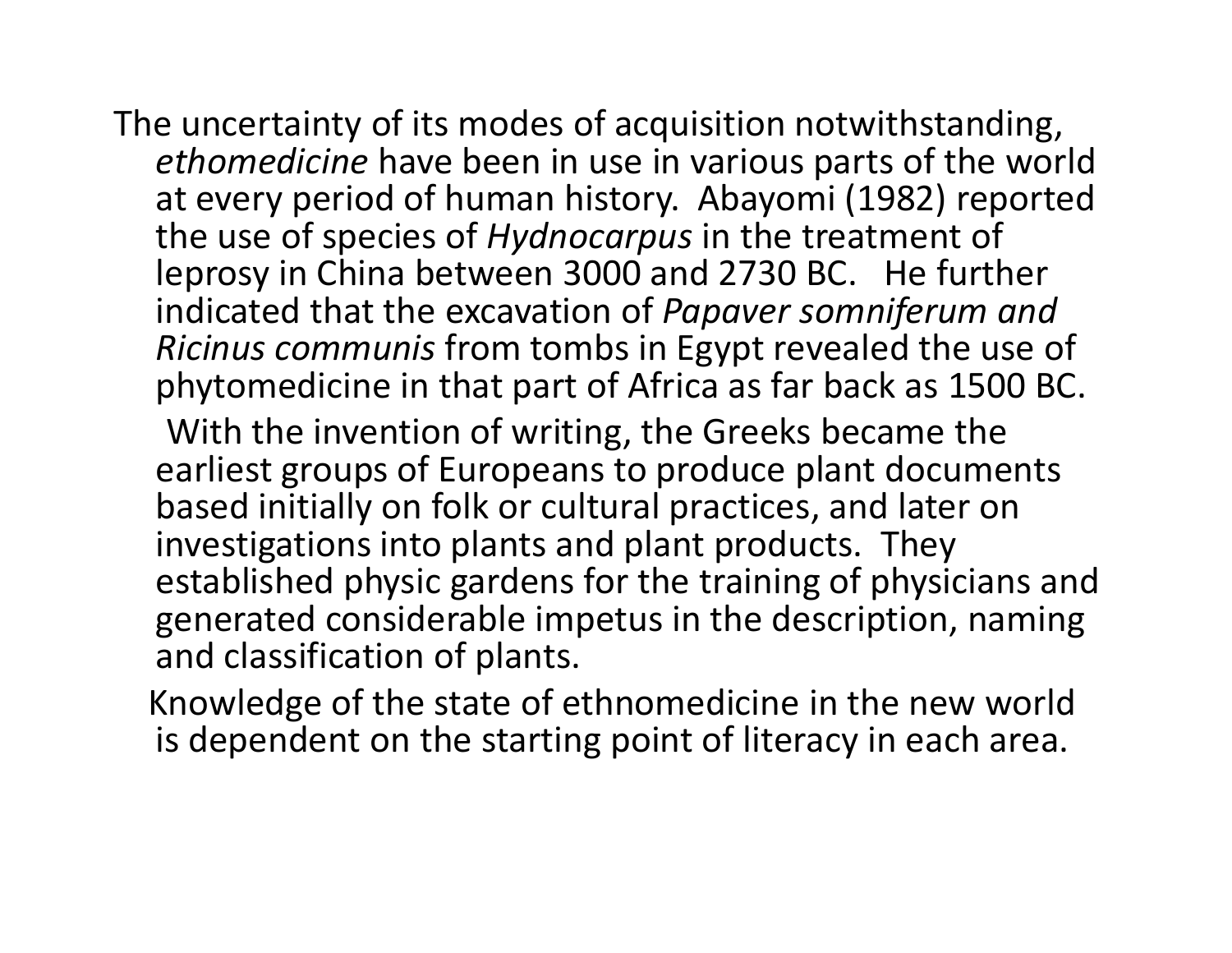- It is therefore not surprising that the earliest records of ethnomedicine in Nigeria were by expatriates working on the flora of Nigeria. As the accounts of these authors were not, in most cases, based on first hand information, the authenticity of their records cannot therefore be asserted.
- Recent years have witnessed a turn of events in the practice throughout the world owing to: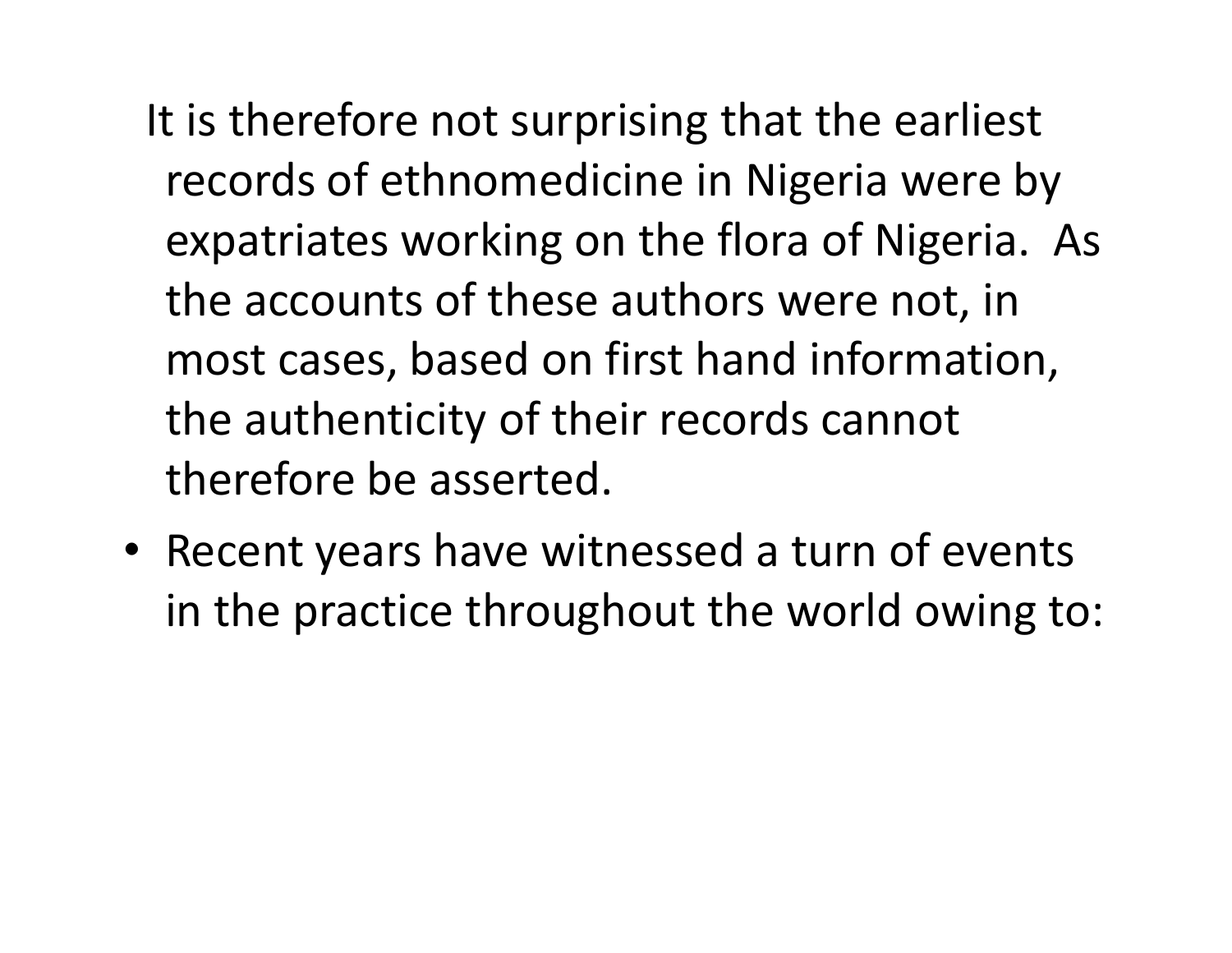- The preference of many consumers for products of natural origin
- $\bullet$  The efficacy of plant medicines especially in certain cases like diabetes, hepatitis and sickle cell where modern medicines have little or no effect,
- The fact that ethnomedicine is now scientific in approach, especially since the active ingredients in the plant have been identified and categorized in most cases, while the production methods have been standardized.
- • Following the new trend, many countries have either co-recognized cultural medicine or have integrated it into their healthcare programms . In Nigeria, the decree on the National Policy on Cultural Medicine is ready for promulgation (Anonymous, 1979). This is sequel to the achievements of the new trend (Abayomi, 1986; Kafaru, 1994; Ilonze, 1995; Nwagwu, 1997). Apart from moving the nation forward in the health sector, these practitioners have made gigantic landmarks in inventorising of the medicinal plants of Nigeria.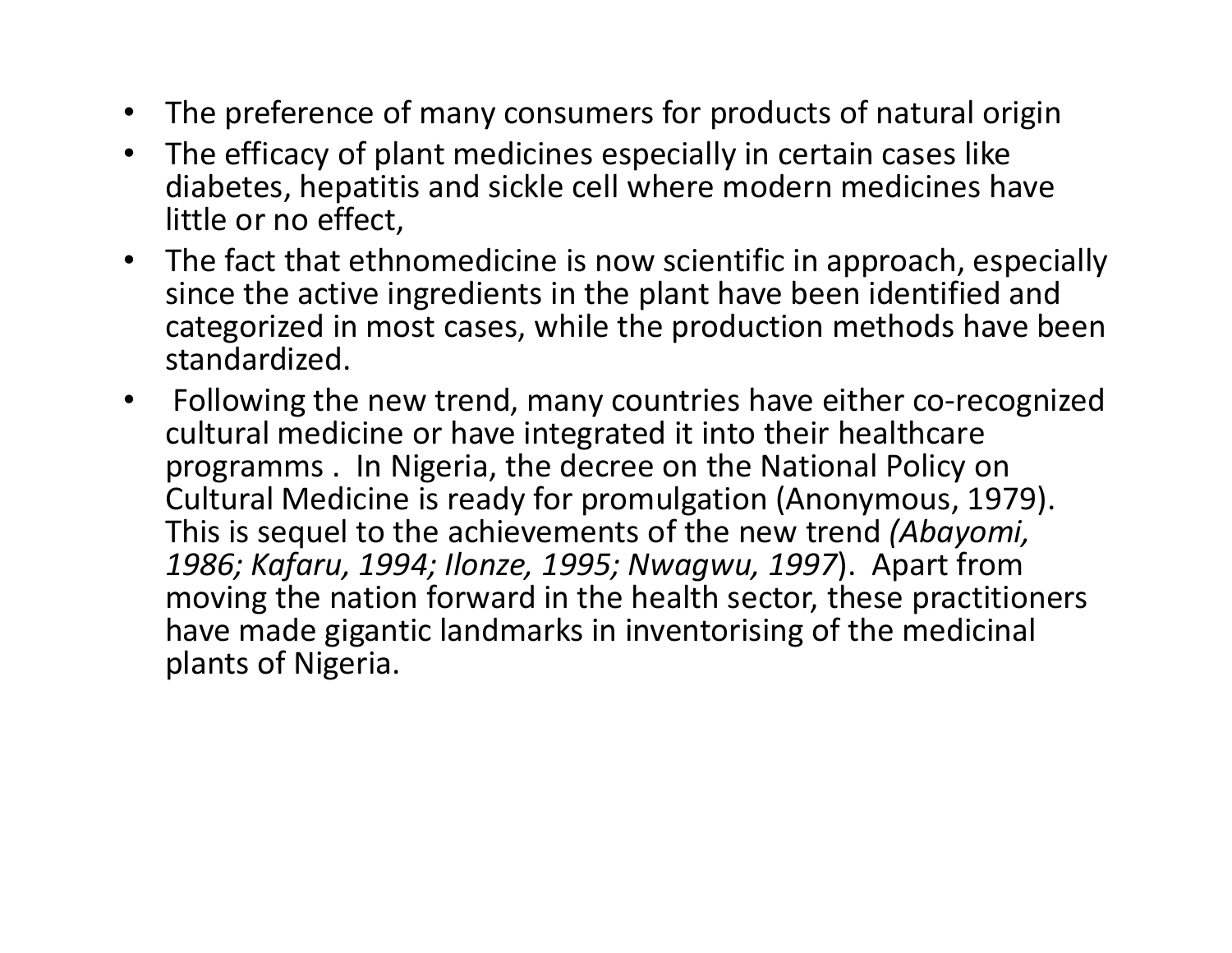- A checklist of medicinal plants is very important to any nation, especially in Eastern Nigeria where majority depend on plant remedies. It forms a database for medicinal plants research and constitutes a conservatory of the rich culture of phytomedicine. It is an important tool for the establishment of botanical gardens and a permanent record of the botanical resources of any nation. It provides a justification for the protection or conservation of some of the species in the list under the threat of extinction. In Nigeria where majority of the practitioners are illiterate, the onus of recording their plants lies on the plant taxonomists.
- $\bullet$  This work therefore is the study of plants used for the treatment of diseases in Eastern part of Nigeria. It is aimed at providing the scientific names of the plants, their families, common names, parts used, disease cured, quantity used and their vernacular names in such a way that someone without the knowledge of the plant can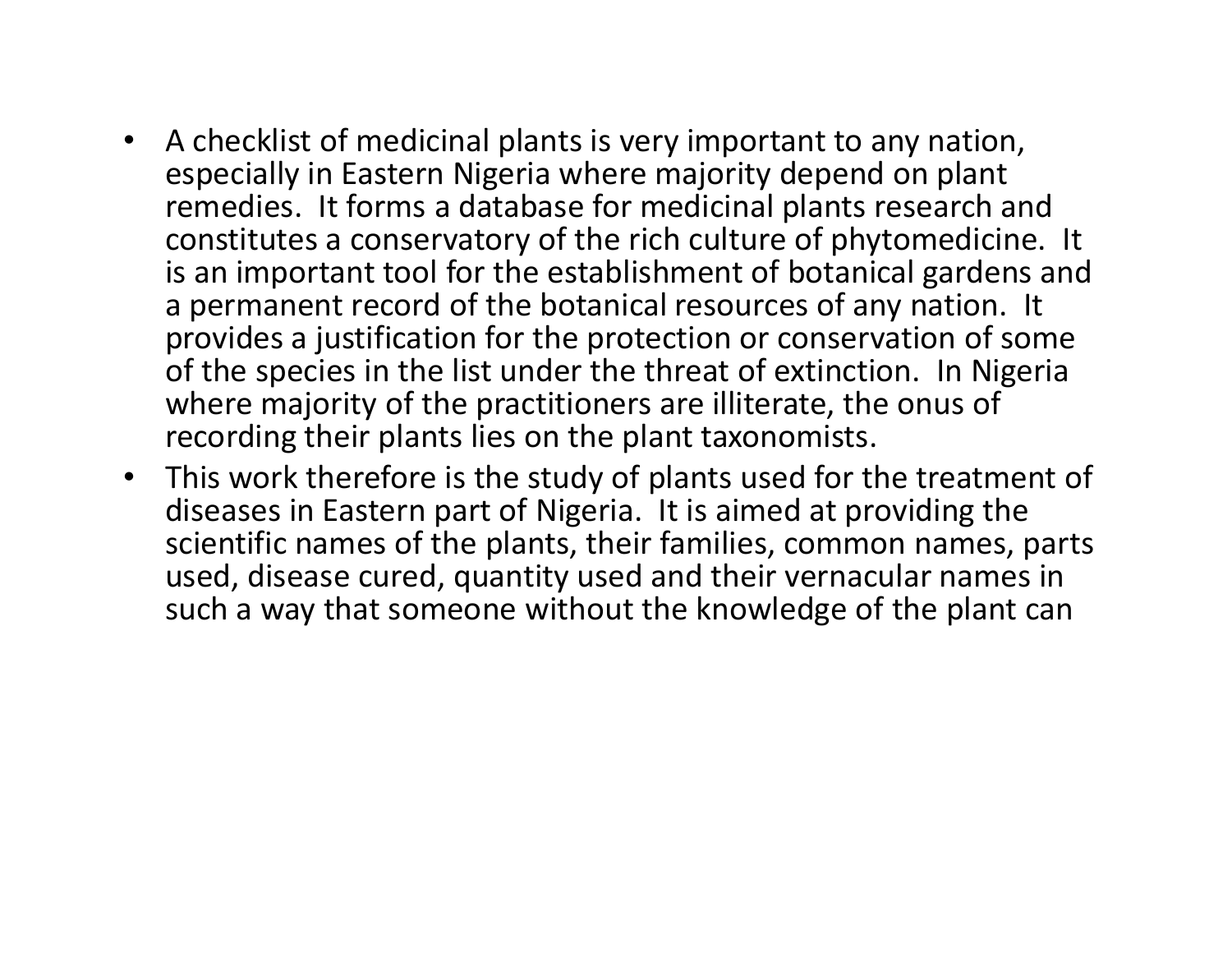- $\bullet$  A checklist of medicinal plants is very important to any nation, especially in Eastern Nigeria where majority depend on plant remedies. It forms a database for medicinal plants research and constitutes a conservatory of the rich culture of phytomedicine. It is an important tool for the establishment of botanical gardens and a permanent record of the botanical resources of any nation. It provides a justification for the protection or conservation of some of the species in the list under the threat of extinction. In Nigeria where majority of the practitioners are illiterate, the onus of recording their plants lies on the plant taxonomists.
- $\bullet$  This work therefore is the study of plants used for the treatment of diseases in Eastern part of Nigeria. It is aimed at providing the scientific names of the plants, their families, common names, parts used, disease cured, quantity used and their vernacular names in such a way that someone without the knowledge of the plant can practically identify these plants on his/her own and can administer the treatment.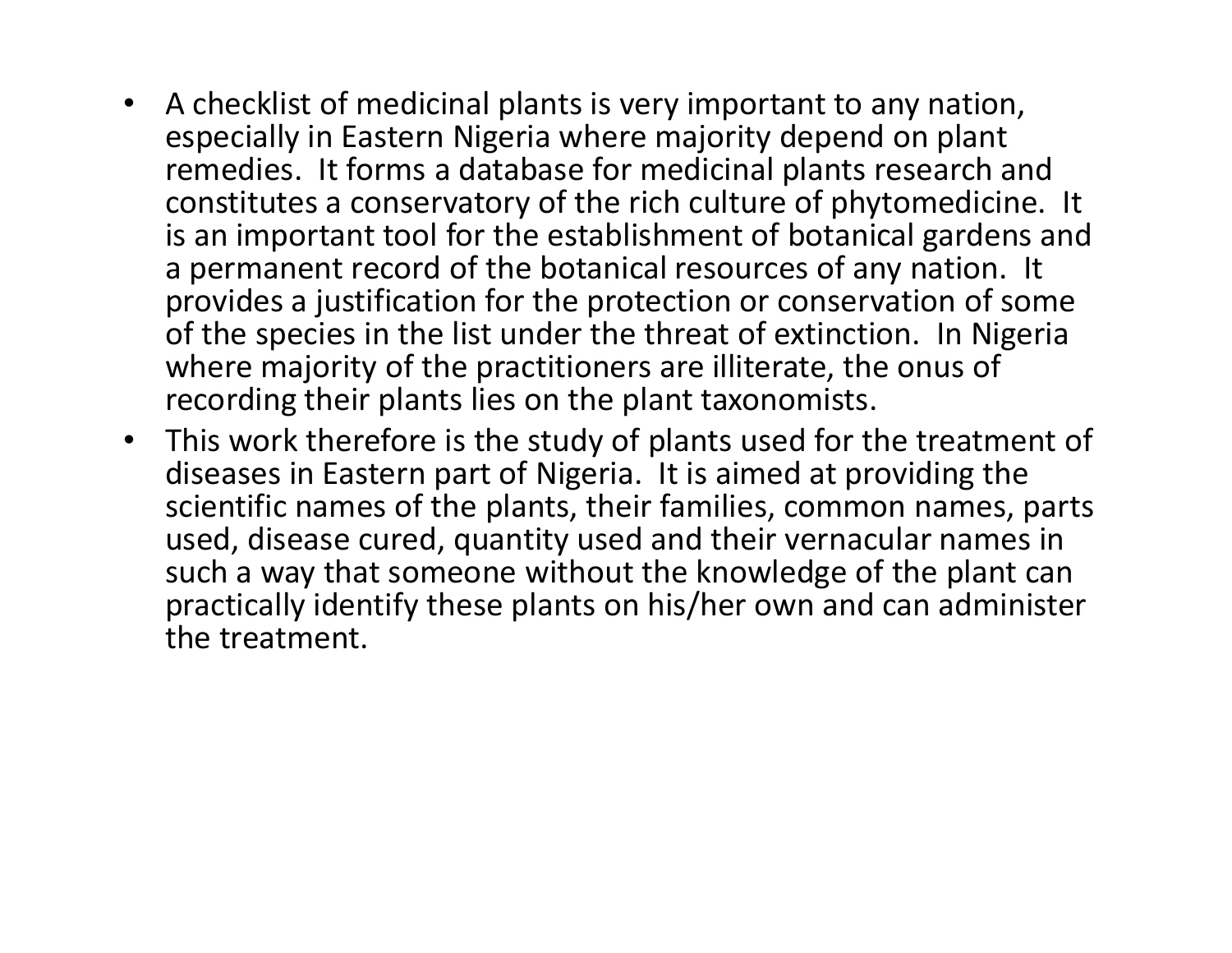## MATERIALS AND METHODS

• The investigation was designed into three component parts-oral interviews, field identifications and laboratory identification. For the oral interviews, ethnomedical practitioners were visited in their homes, each on an appointed day. During the interviews, each practitioner was asked a set of pre-documented questions (Appendix 1) covering his personal data, the plants he used and the diseases cured by the plants. The responses were recorded. The interview component of the survey was made oral because most of the practitioners were illiterate. Also on appointed days, each practitioner took me to the field to familiarize me with some of the plants mentioned during the oral interviews. Specimens of the plants were collected and carefully numbered. Attempts were made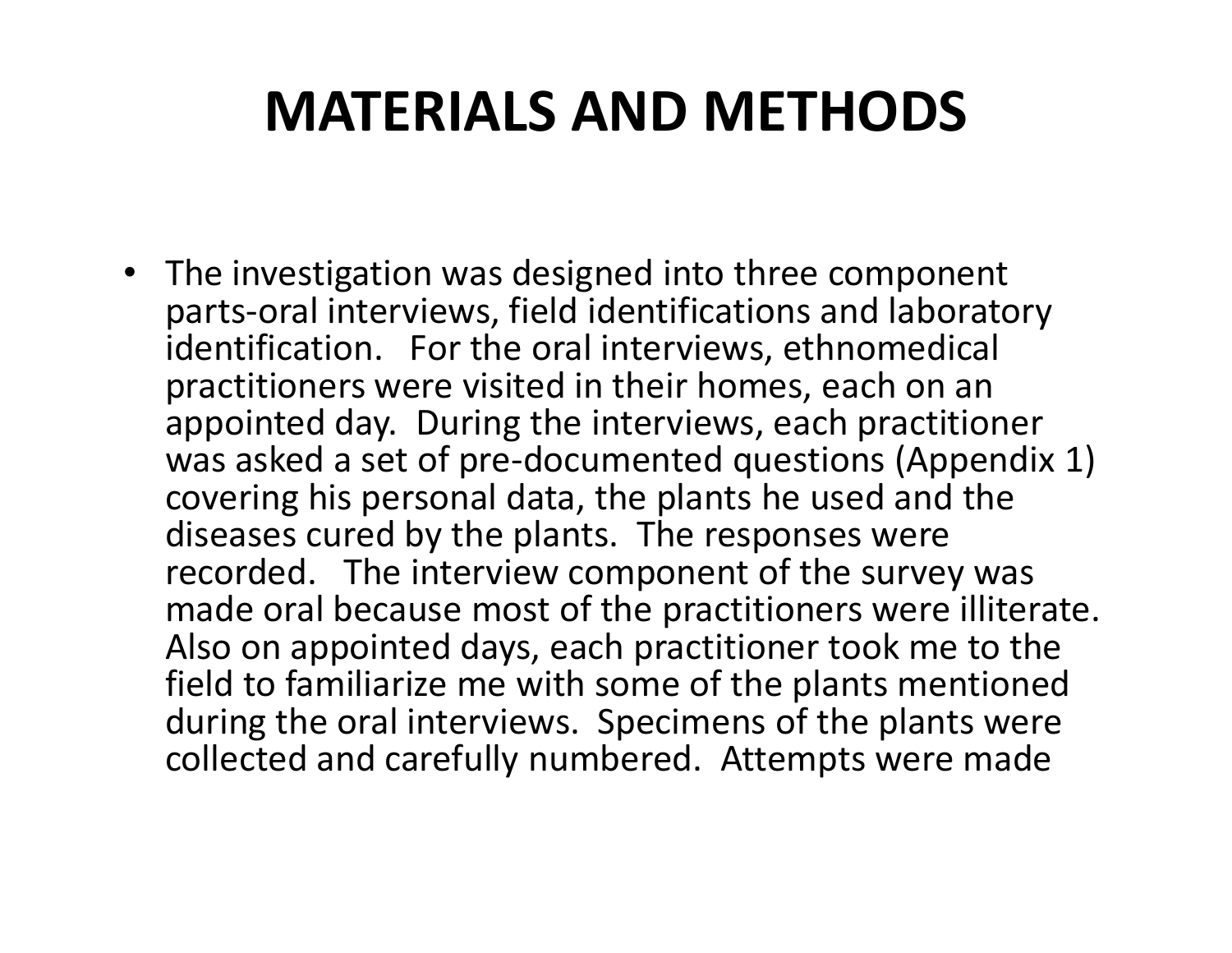- at this stage to asertain from them, the local names of the plants. Photograph of some of the plants were taken plate 1. Back to the preparation room of the herbarium, the scientific names of the plants were determined using Hutchinson and Dalziel (1954 and 1968): Keay, et al.(1964): Stanfield (1970): Lowe & Stanfied (1974) and Burkill (1985). The specimens were finally dried, numbered poisoned, mounted and deposited at the herbarium of Imo State University, Owerri, Nigeria.
- Finally all the accruing data were processed and arranged in a table showing an inventory of the plants they put into use, a checklist of the diseases cured by the plants, the parts used, quantity, common names, vernacular names and families. Table 1.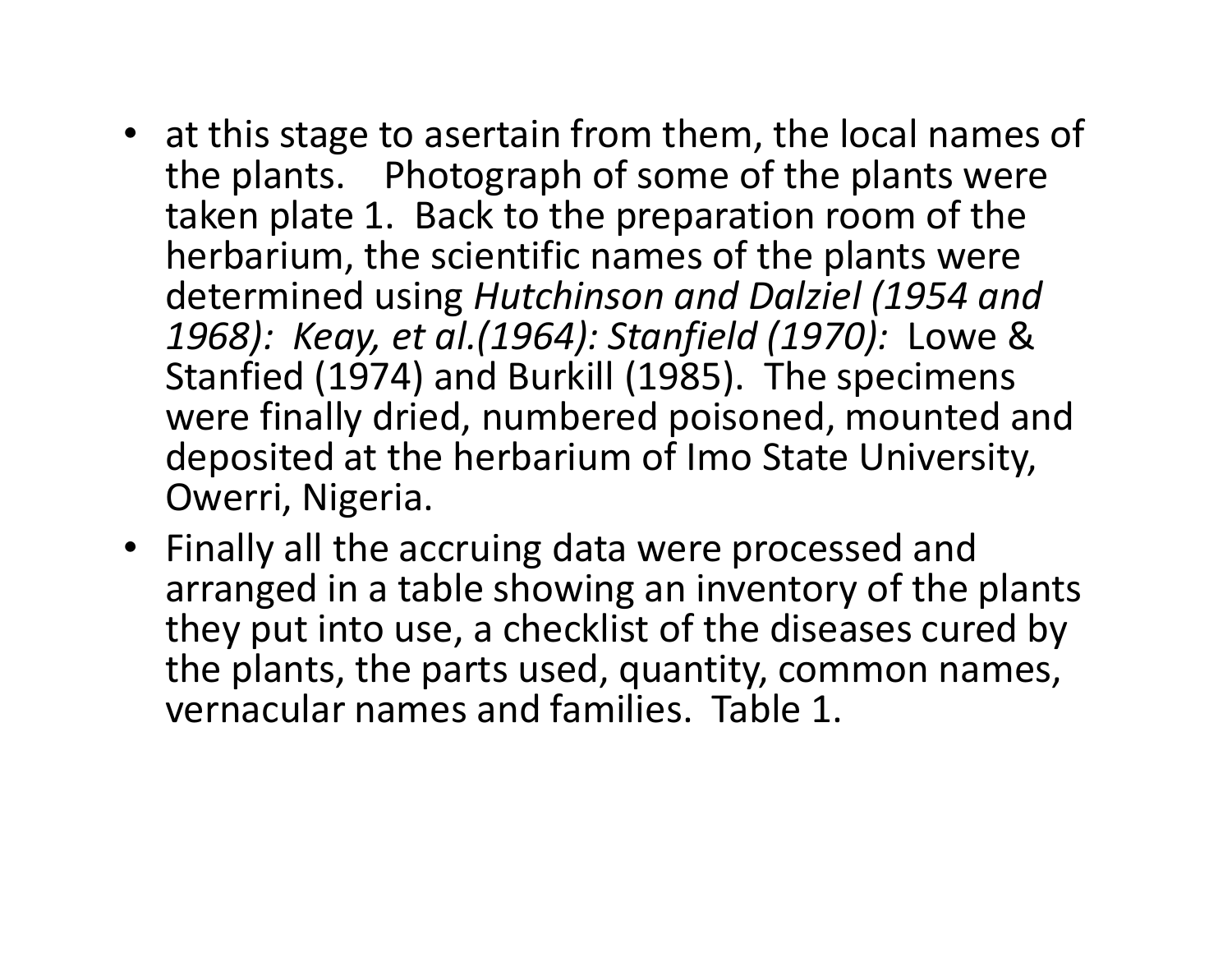# RESULTS

- • The results of this investigation were organized and arranged as shown in table 1. indicating the scientific names and families of the plants, the common and vernacular names of the plants, the parts used, the growth methods, the quantities and the diseases cured by the plants.
- • The results showed that a total of 23 different species of plants belonging to 23 families of plants were used to cure one disease or the other. (Table 1). Out of the above number of species, 11 are cultivated, 9 are wild, 2 are protected, 3 are wild and cultivated and only 1 is wild & protected. Although the recorded number of plant species as observed in this work is 23 but in some cases, the same species were used to cure more than one disease.
- $\bullet$  About 22 different diseases including such more serious cases as ulcer, madness, fibroid, gonorrhea etc were cured by the plants. The result also indicated that just as the same plant could be used for the treatment of different diseases, so could a combination of plants be used to treat one disease. Details of the diseases and the drugs, including their quantities, preparation methods and dosage are as shown in table 1.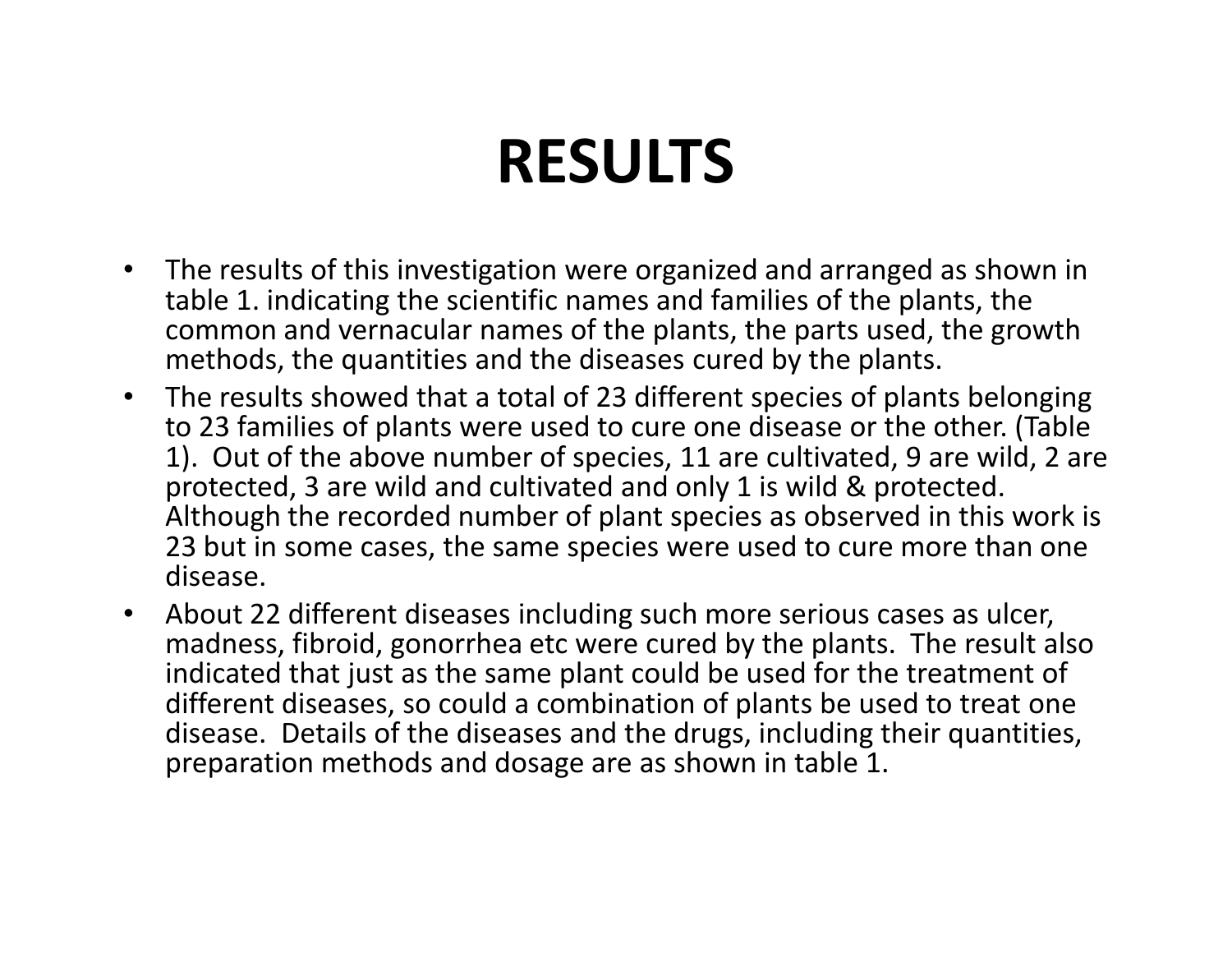### TABLE 1: CHECKLIST OF PLANT SPECIES AND THE DFISEASES CURED BY THEM

| S/N                     | <b>SPECIE</b>                            | <b>FAMILY</b> | <b>COMMON</b>  | <b>VENACULAR NAME</b> | PART(S) USED        | <b>QUANTIT</b>           | <b>PREPARATION</b>                          | <b>DOSAGE</b>                                           | <b>GROWTH</b>          | DISEASE(S)<br><b>CURED</b>              |
|-------------------------|------------------------------------------|---------------|----------------|-----------------------|---------------------|--------------------------|---------------------------------------------|---------------------------------------------------------|------------------------|-----------------------------------------|
|                         |                                          |               | <b>NAME</b>    |                       |                     | Y                        | <b>METHOD</b>                               |                                                         | <b>METHOD</b>          |                                         |
| 1                       | Cocos nucifera linn                      | Araceae       | Cocunt palm    | Akioyibo              | Endosperm           | 32.41g                   | Extracted                                   | $\overline{a}$                                          | cultivated             | Antidote                                |
| $\overline{2}$          | Chrysophyllum albidum G.<br>Don          | Sapotaceae    | $\overline{a}$ | Udara                 | Roots               | 41.60g                   | Ground and extracted<br>with water          | 1-shot twice daily<br>for 2 days                        | Wild and<br>Cultivated | Antidote                                |
| $\overline{\mathbf{3}}$ | Canarium Schweinfurthii<br>Engl.         | Burseraceae   | Wild pear      | Ubemgba               | Stem bark           | 25.61                    | Cut into pieces and<br>extracted with water | 1-glass daily for 7<br>days                             | wild                   | Arthritis                               |
| $\overline{4}$          | Napoleona imperalis P.<br>Beauv          | Rubiaceae     |                | Ikennemereoche        | Roots and Fruits    | 221.66g                  | Macearted and<br>extracted with water       | 1 glass daily for 6<br>days                             | Wild                   | Fibroid. Arthritis                      |
| 5                       | Newbouldia Laevis<br>(P.Beaur) Bureau    | Bignoniaceae  |                | Ogirishi              | Leavers and<br>Root | 204.40g                  | Crushed and<br>extracted with water         | 1 shot twice daily<br>for 7 days                        | Wild and<br>Cultivated | <b>Bleeding in</b><br>Woman,<br>Migrane |
| 6                       | Citrus Parachisi Linn                    | Rutaceae      | Grape          | Grape                 | Juice               | $\overline{\phantom{a}}$ | Made into paste with<br>horney              | Rubbed once daily<br>for 7 days                         | Cultivated             | Body aches                              |
| 7                       | Citrus aurantifolia Swingle              | Rutaceae      | Lime           | Oroma-nkirisi         | Juice               | $\overline{a}$           | Made into paste with<br>shear-butter        | Rubbed at the<br>affected part once<br>daily for 7 days | Cultivated             | Dermatitis                              |
| 8                       | Cymbopogon Citratus (DC)<br><b>Staff</b> | Poaceae       | Lemon grass    | Achara tii            | Stems and<br>Leaves | 180.32g                  | Boiled with water                           | Inhale the vapour<br>regularly for 4<br>days            | Wild                   | Catarrh                                 |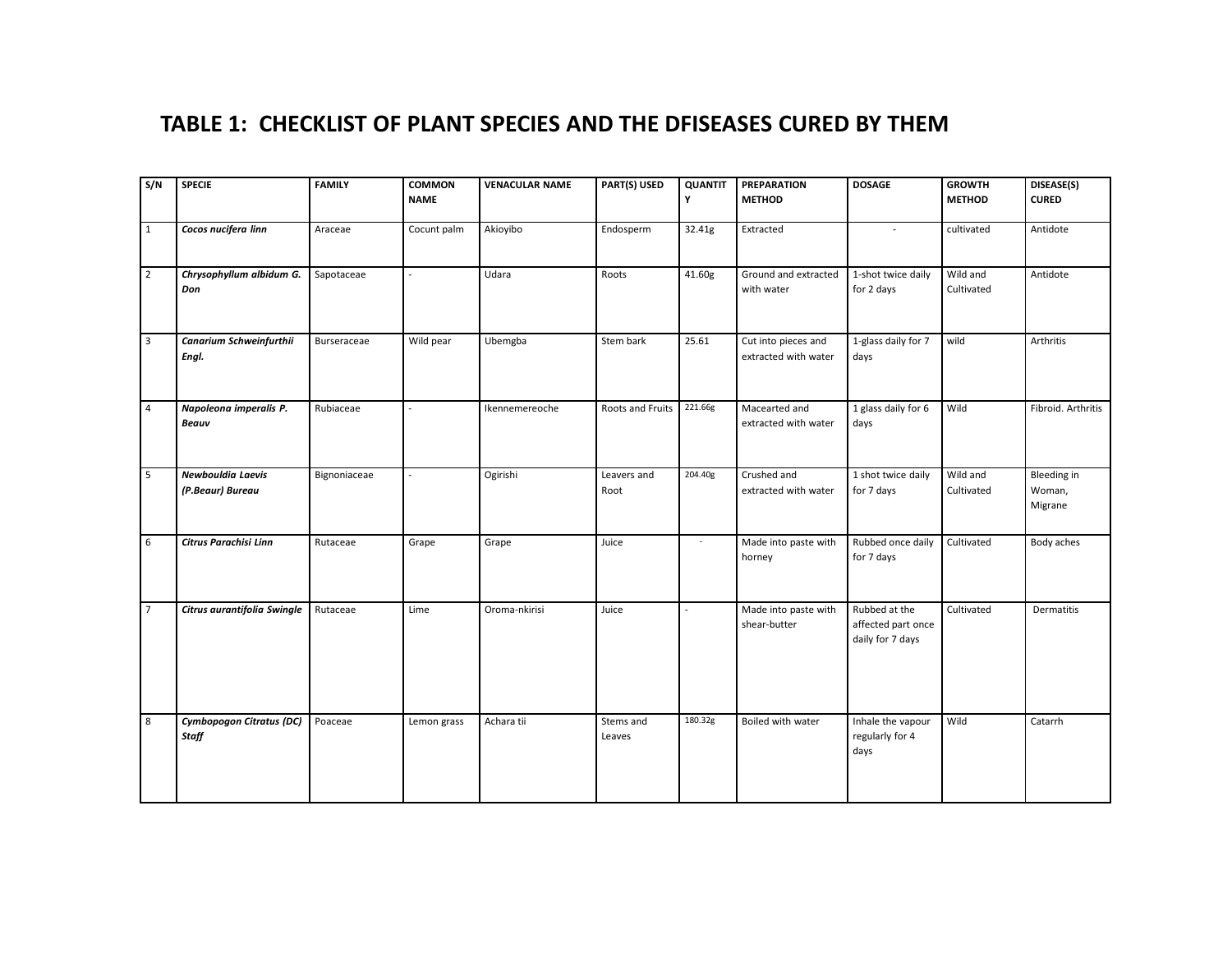| S/N      | <b>SPECIE</b>                                                                                      | <b>FAMILY</b>                                         | <b>COMMON NAME</b>                | <b>VENACULAR NAME</b>                    | PART(S) USED                                        | <b>QUAN-</b><br><b>TITY</b>             | PREPARATION METHOD                    | <b>DOSAGE</b>                            | <b>GROWTH METHOD</b>                              | <b>DISEASE(S) CURED</b>                  |
|----------|----------------------------------------------------------------------------------------------------|-------------------------------------------------------|-----------------------------------|------------------------------------------|-----------------------------------------------------|-----------------------------------------|---------------------------------------|------------------------------------------|---------------------------------------------------|------------------------------------------|
| $\alpha$ | Dacryodes edulis Vahl                                                                              | Burseraceae                                           | Native<br>pear                    | Uba                                      | Leaves and Stembark                                 | 36,56g                                  | Extracted with water                  | 1/2 glass twice daily for 7 days         | Cultivated                                        | Chest pain                               |
| 10       | Chromolaena odorata (Linn)<br><b>King &amp; Rob</b>                                                | Asteraceae                                            | Siam Weed                         | Awolowo                                  | Leaves & Roots                                      | 26.67g                                  | Marceratea                            | Applied at the affected part             | Wild                                              | Wounds                                   |
| 11       | Raphia hookeri Mann. & Wendl                                                                       | Aracaceae                                             | Raphia palm                       | Ngwo                                     | Roots                                               | 46.16g                                  | Extracted with little water           | One tablespoon twice daily<br>for 3 days | cultivated                                        | Convulsion                               |
| 12       | Ivingia gabonensis (O'Rorke) Baill                                                                 | Invingiaceae                                          |                                   | Agbadu                                   | Roots                                               | 34.66g                                  | Extracted with water                  | 1 shot daily for 6 days                  | Cultivated                                        | Gonorrhea                                |
| 13       | Baphia nitida Lodd                                                                                 | Fabaceae                                              |                                   | Abosi                                    | Leaves & Stembark                                   | 60.10g                                  | Extracted with water                  | 1 shot daily for 1 month                 | Wild                                              | Diabetes & Fibroid                       |
| 14       | Ceiba pentandra (Linn) Geartn                                                                      | Bonbacaceae                                           | Silkcottontree                    | Apu                                      | leaves                                              | 80.20g                                  | Extracted with water                  | glass daily for 7 days                   | Protected                                         | High blood pressure                      |
| 15       | Icacina trichantha Oliv                                                                            | Icacinaceae                                           |                                   | Ehi-ala                                  | Tuber                                               | 33.61                                   | Macerated and cooked with water       | 1 shot daily for 12 days                 | Wild                                              | Fibroid                                  |
| 16       | <b>Uvaria cheame P.Beauv</b>                                                                       | Annonaceae                                            |                                   | Mmimi-ohia                               | Roots                                               | 28.60g                                  | Ground & extracted with water         | 1 shot twice daily for 8 days            | Wild                                              | Fibroid                                  |
| 17       | Dialium guinieensis Willd                                                                          | Leguminosae                                           | Velvet lamarind                   | Icheku                                   | Roots                                               | 32.63g                                  | Ground & dissolved in water           | 1 glass daily for 7 days                 | Wild & Protected                                  | Infertility in women                     |
| 18       | Rauwolfia vomitoria Alzel                                                                          | Apocynaceae                                           |                                   | Akata                                    | Roots                                               | 66.24g                                  | Ground and dissolved in water         | 1 glass daily for 7 days                 | Wild                                              | Madness and Reduction of<br>labour pain. |
| S/N      | <b>SPECIE</b>                                                                                      | <b>FAMILY</b>                                         | <b>COMMON NAME</b>                | <b>VENACULAR NAME</b>                    | <b>PART(S) USED</b>                                 | <b>QUANTITY</b>                         | PREPARATION METHOD                    | <b>DOSAGE</b>                            | <b>GROWTH METHOD</b>                              | DISEASE(S) CURED                         |
| 19       | Azadirachta indica A.Juss<br>Psidium guajava Linn<br>Asmina triloba<br>Anacardium occidentale Linn | Meliaceae<br>Myrtaceae<br>Caricaceae<br>Anacardiaceae | Neem<br>Guava<br>Pawpaw<br>Cashew | Dogwojaro<br>Gova<br>Okworobeke<br>Kashu | Leaves<br>Leaves<br>Leaves & Seeds<br>Leaves & Stem | 104.00g<br>106.11g<br>100.61g<br>96.21g | All cooked with water together        | 1-glass 3-times daily for 3<br>days      | Cultivated Cultivated<br>Cultivated<br>Cultivated | Malaria                                  |
| 20       | Xylopia aethiopica (Dunal)A.Rich                                                                   | Annonaceae                                            |                                   | Uda                                      | Leaves                                              | 34.30g                                  | Extracted with water                  | 1/ <sub>2</sub> glass daily for 7 days   | Wild                                              | Obesity                                  |
| 21       | Persea americana Mill                                                                              | Lauraceae                                             | Avocado Pear                      | Uba-beke                                 | Leaves                                              | 34.97g                                  | Macerated and extracted with<br>water | 1 glass Daily for 7 days                 | Cultivated                                        | Rheumatism                               |
| 22       | Moringa Oleifera                                                                                   | Moringaceae                                           |                                   |                                          | Seeds                                               | 26.56g                                  | Ground and used in food               | 2 to 3 spoons at each mean               | Wild & cultivated                                 | Strength and healthiness                 |
| 23       | Alstonia boonei<br>De. Wild                                                                        | Apocynaceae                                           |                                   | Egbu                                     | Roots                                               | 39.16g                                  | Extracted with water                  | 1 glass daily for 8 days                 | protected                                         | Ulcer                                    |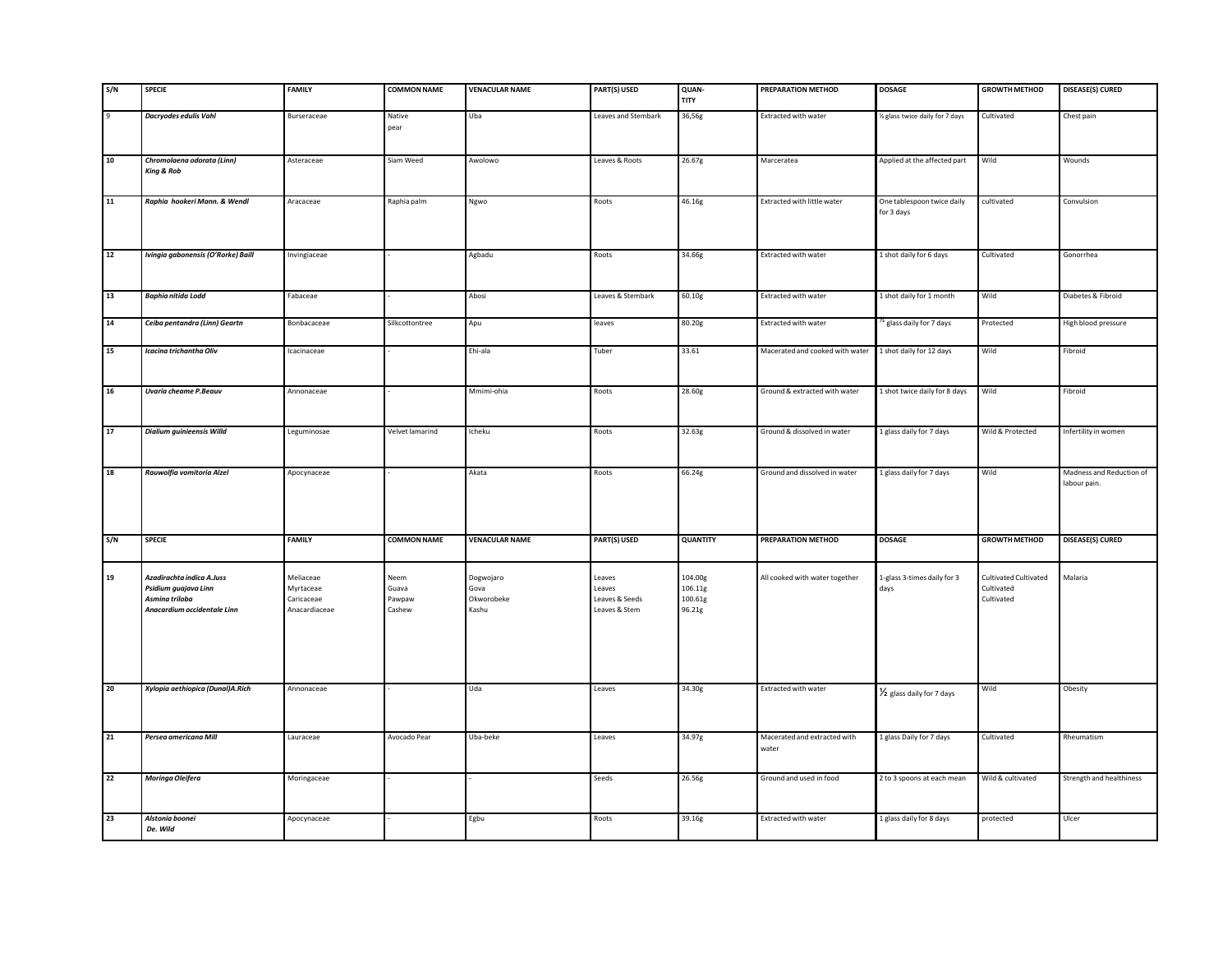## PLATE 1: PHOTOGRAPHS OF SOME OF THE PLANTS USED.

A

C





C = Colocassia esculenta (Linn.) Schott

B = Telfaira occidentalis Hook. f. A = Napoleoniao imperialis



D = Icacina trichantha Oliv.

B

D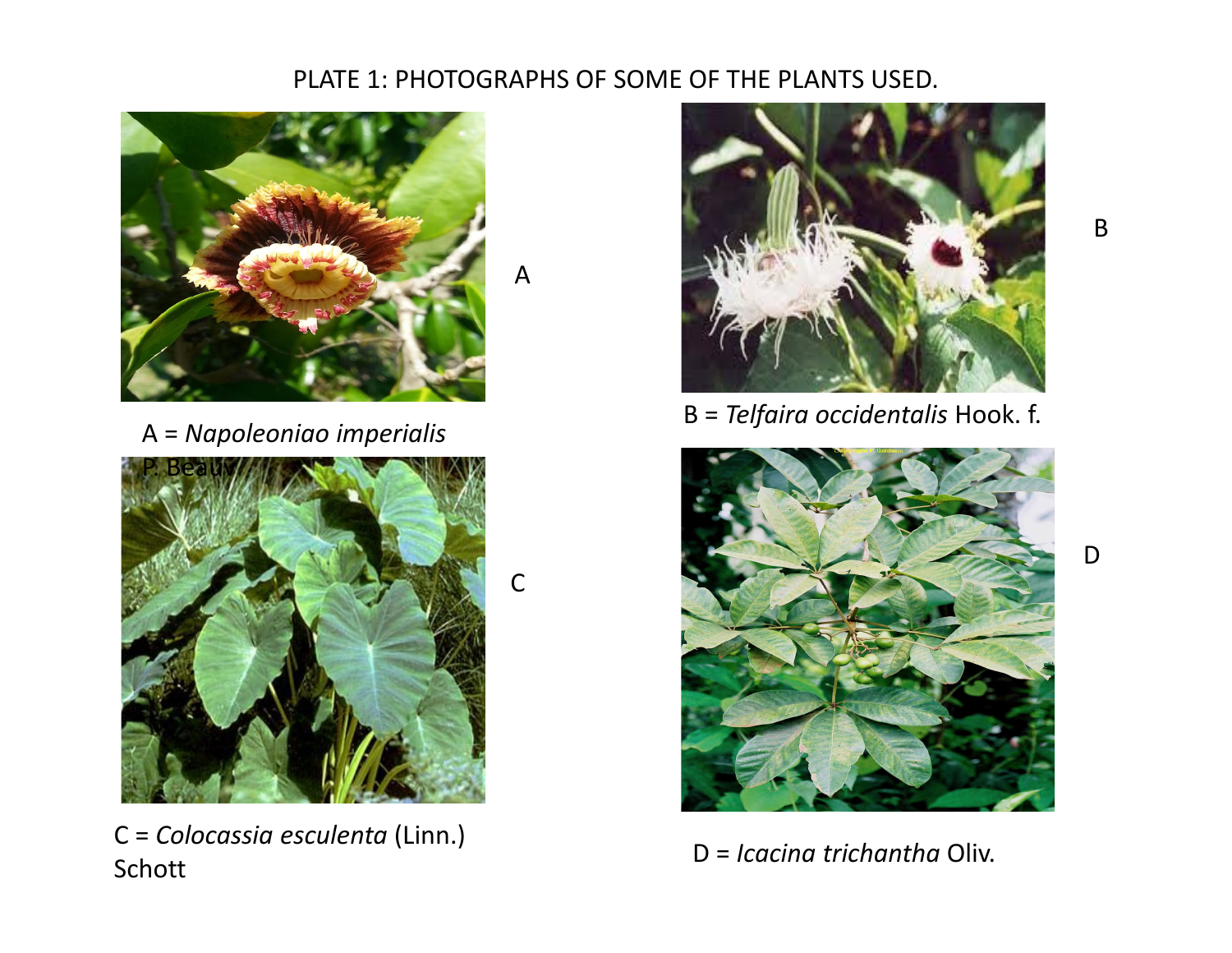## • DISCUSSION

- This survey is important in many aspects. It represents one of the pioneer efforts to document the folk medicinal plants of Eastern Nigeria as most of the available medical plants (eg. llonze, 1995; Kafaru, 1994; Nwagwu, 1997) were devoted to the plants which the authors themselves had put into use. The survey offers some insight to the range of diseases treated ethnomedically. It further attempts to preserve for generations yet onborn, aspects of this rich culture. This great number of recorded medical plants could be taken as an index of two factors:
- (a).Considerable patronage by patients and the efficacy of plant drugs. The great number of diseases cured by the plants tend to support the view of Kafaru (1994) that there is a plant for every disease. There is the need, therefore, to explore more into the medicinal values of all the plants around us to enable us make the best use of them. Consequently, the fear that the present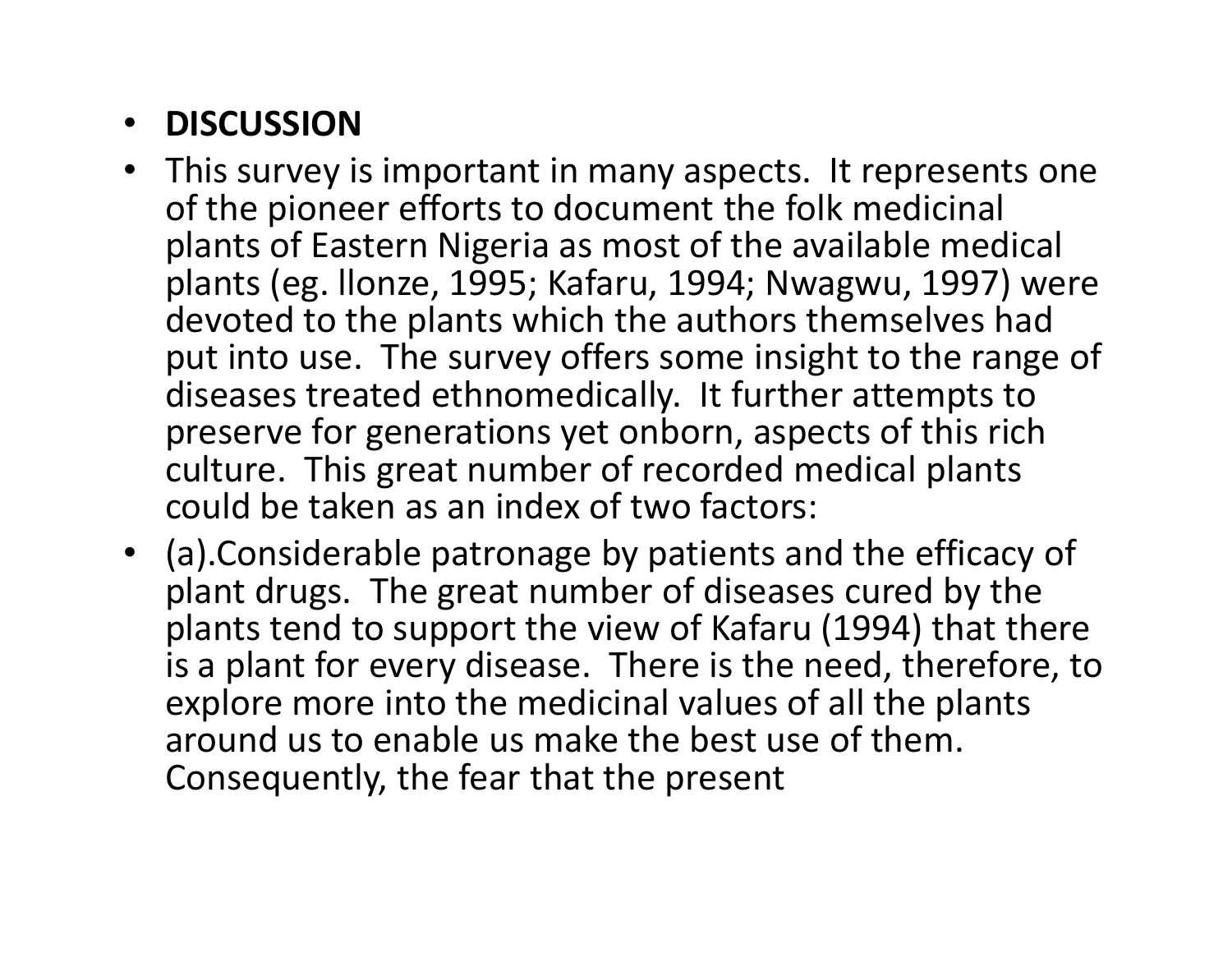- generation has lost total heritage of the plants of folk medicine may not be absolutely true.
- One interesting aspect of the results is the way distantly related species of plants can produce drugs for treating the same disease. Many evidences from the study reflected a primitive state of ethnomedical research in Nigeria. These include the fetish ingredients associated with some of the practices, collection of herbs from the bush instead of cultivating them in botanical garden, considerable secrecy associated with the practices, reservation of the practice for the aging population and the apparent domination of illiterates in the practice. On the other hand, evidences of modern research were also tenable in the practice. These include the standardization of drug quality reflected by the specific quantities of material for the preparation of the drugs, specific dosage and a trend toward specialization by the practitioners. These modern attributes conform to the W.H.O. (1991) guidelines for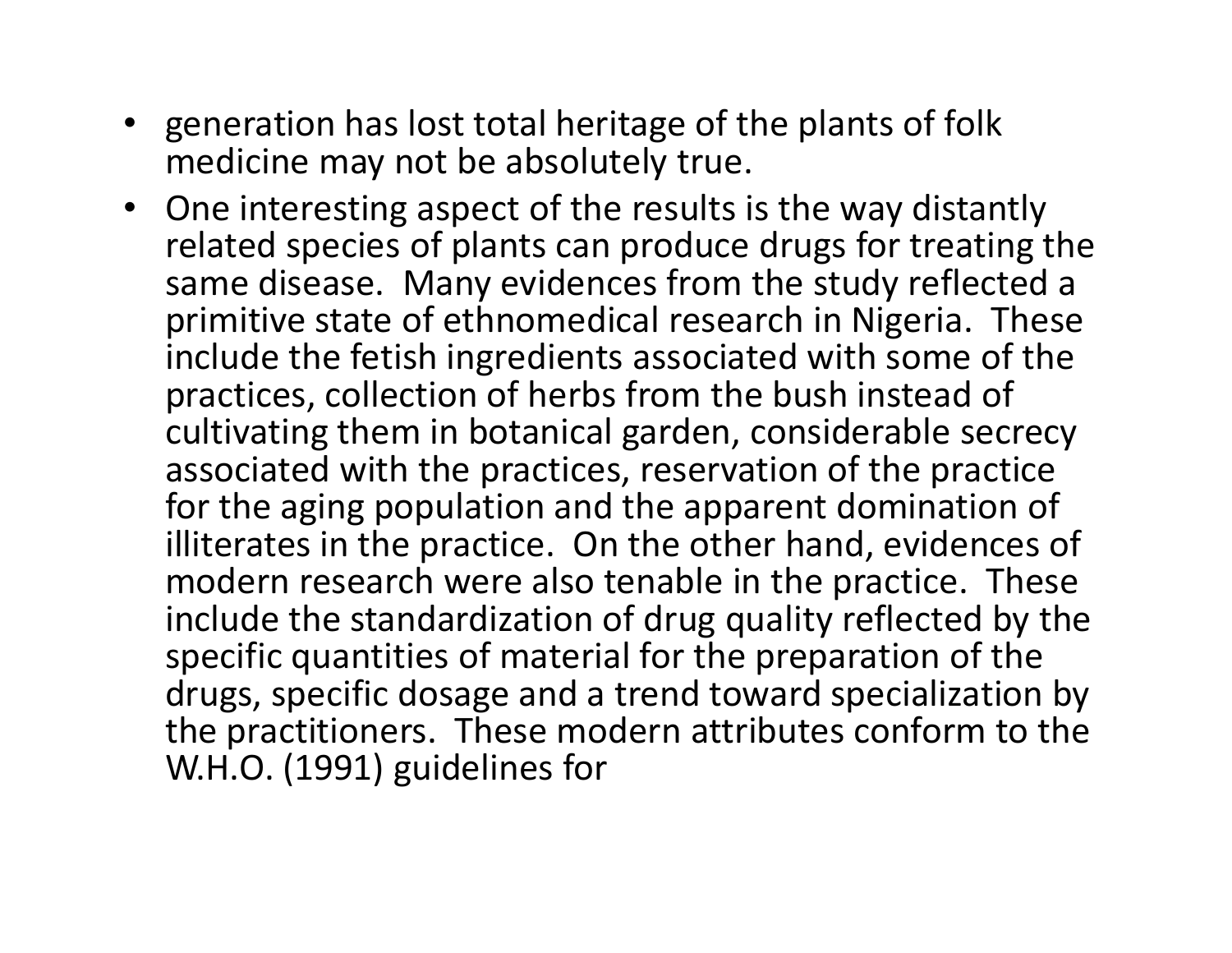- $\bullet$  traditional medicine. The above facts indicated that ethnomedical research in Nigeria is growing, and that the elimination of its primitive features is but a matter of time.
- • The total number of medical plants 23 recorded by this survey constitutes enough raw data for medicinal plants research. There is the need to confirm the efficiency of the plants put into use as observed in this study. Although the safety of the drugs seems to have been assumed by the users, there is also the need to confirm these claims in the interest of the masses that use herbal drugs. The validation of these claims is important as it is the only way to appreciate the contributions of ethnomedicine to the healthcare delivery services of the study area. Another significant result of this investigation is that some of the recorded species grow in the wild and therefore belong to group constantly and indiscriminately destroyed during farming and developmental projects because they are thought to be valueless. Some of them like Rauwolfia vomitoria.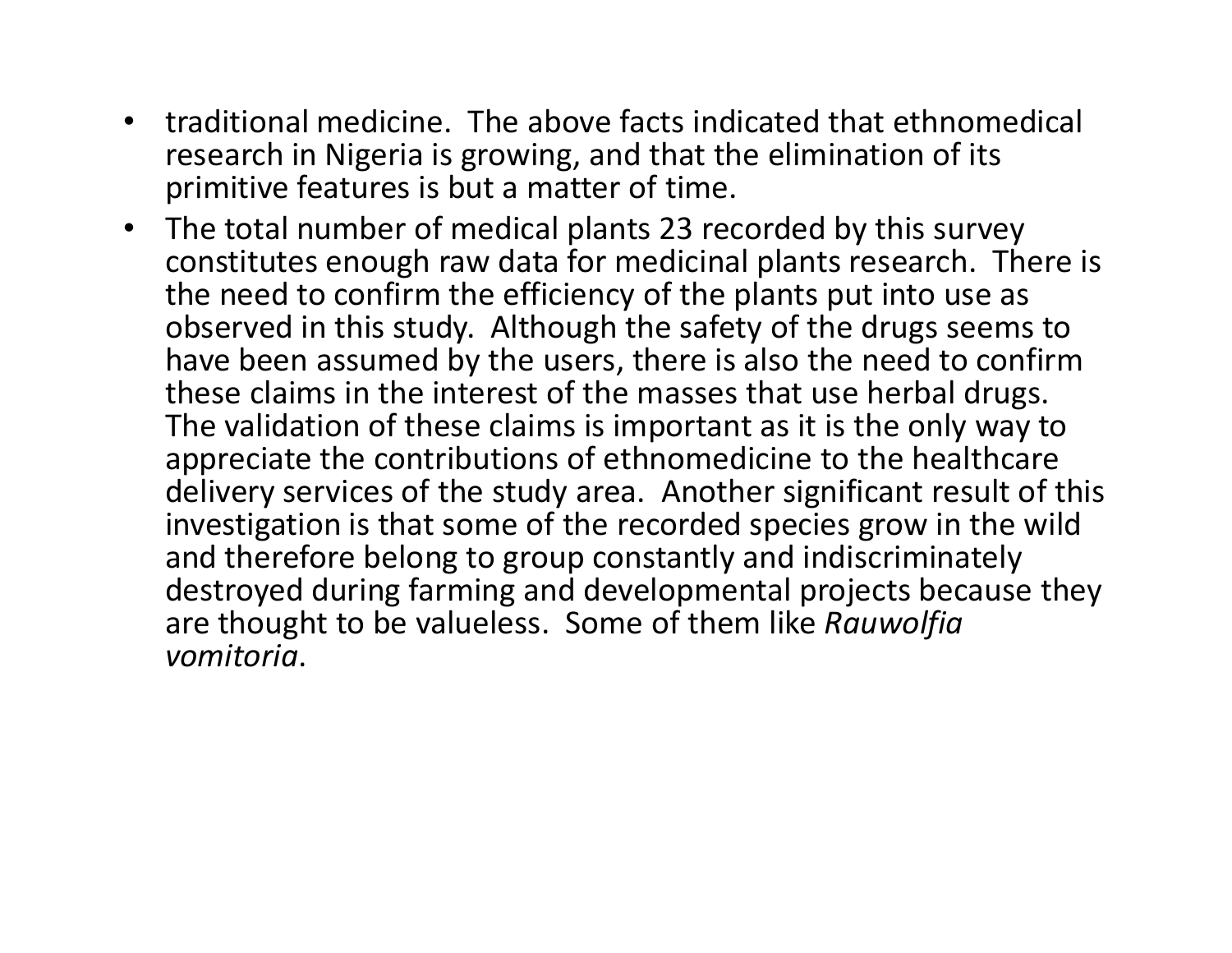Afzel, *Uvaria chemea* P. Beauv and *Baphia nitida* Lodd<br>Case invelopd respectively in the treatment of such are involved respectively in the treatment of such serious diseases as madness, fibroid and diabetes. That was why Ayensu (1985), lamenting the continuous indiscriminate destruction of medical plants in West Africa, observed that the rural African inhabitants are sitting on a goldmine and does not know it. On the same issue, Forsberg (1973) warned that since tropical plant species have not been fully investigated, the destruction of any one of them before its value becomes ascertained is calamity because it might have suffered extinction by the time we want to put it into use. On these grounds therefore, efforts should be made to conserve these species now facing the threat of extinction so that we can reap the benefits that abound in them.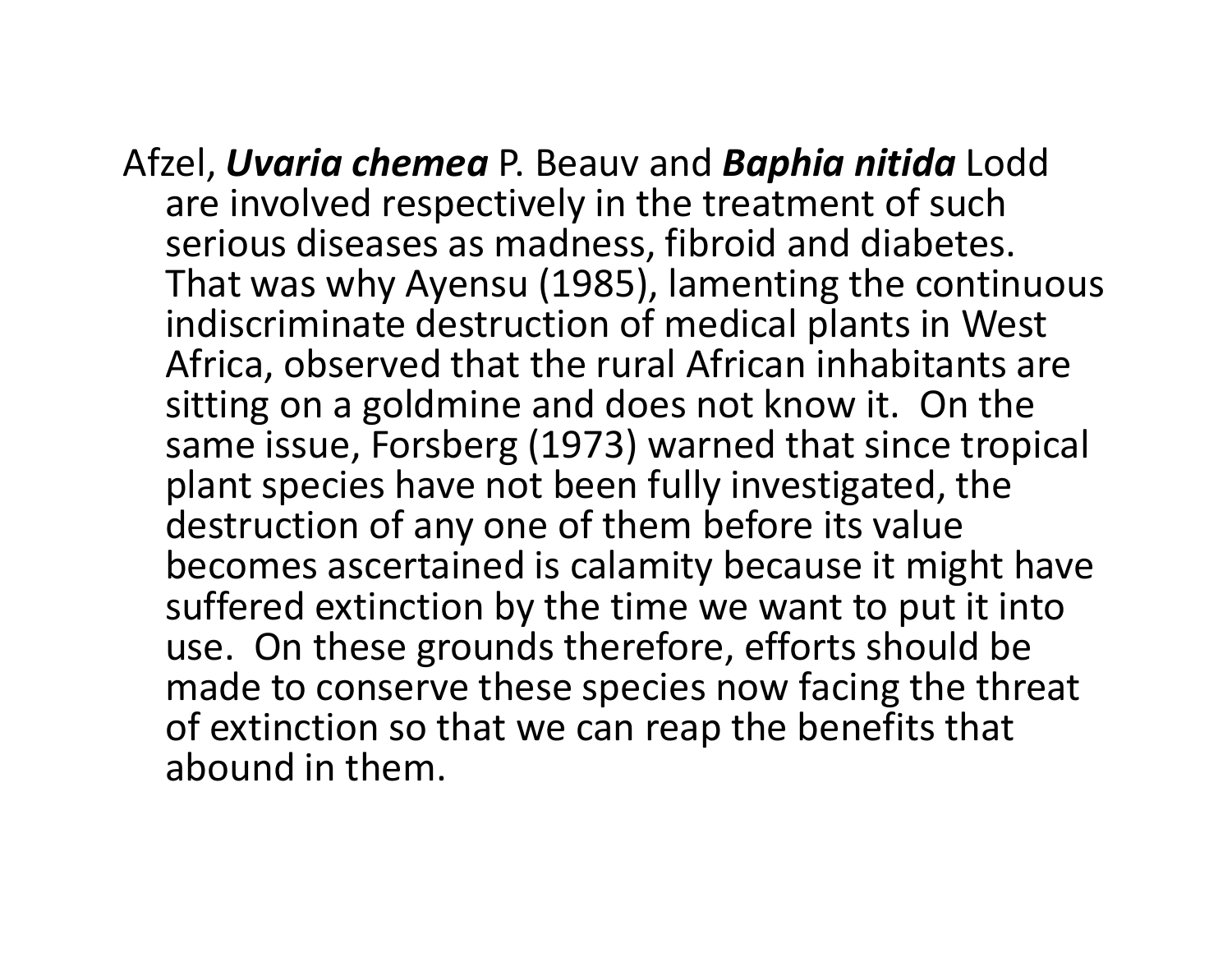#### •RECOMMENDATIONS.

- $\bullet$  On the basis of some issues arising from this study, the following measures likely to promote the growth and progress of ethnomedicalresearch in Nigeria and beyond are recommended.
- $\bullet$  The National Policy on cultural/traditional Medicine should be publish without further delay so that the practitioners will practice without fears and at the same time abide by the ethics of the profession.
- • The conservation of species which is more or less a neglected issue in Nigeria today should now be pursued vigorously before the species disappear completely and thus impede proper functioning of ethnomedical research.
- • All the Institutions in the country concerned with medicinal plants research are requested to undertake studies to confirm the claims made in this study as a way of generating more confidence in this type of research.
- $\bullet$  Finally, this type of study should be extended to other parts of Nigeria to enable the achievement of full compilation of the inventory of the medicinal plants as part of the measures to preserve aspects of phytomedicine.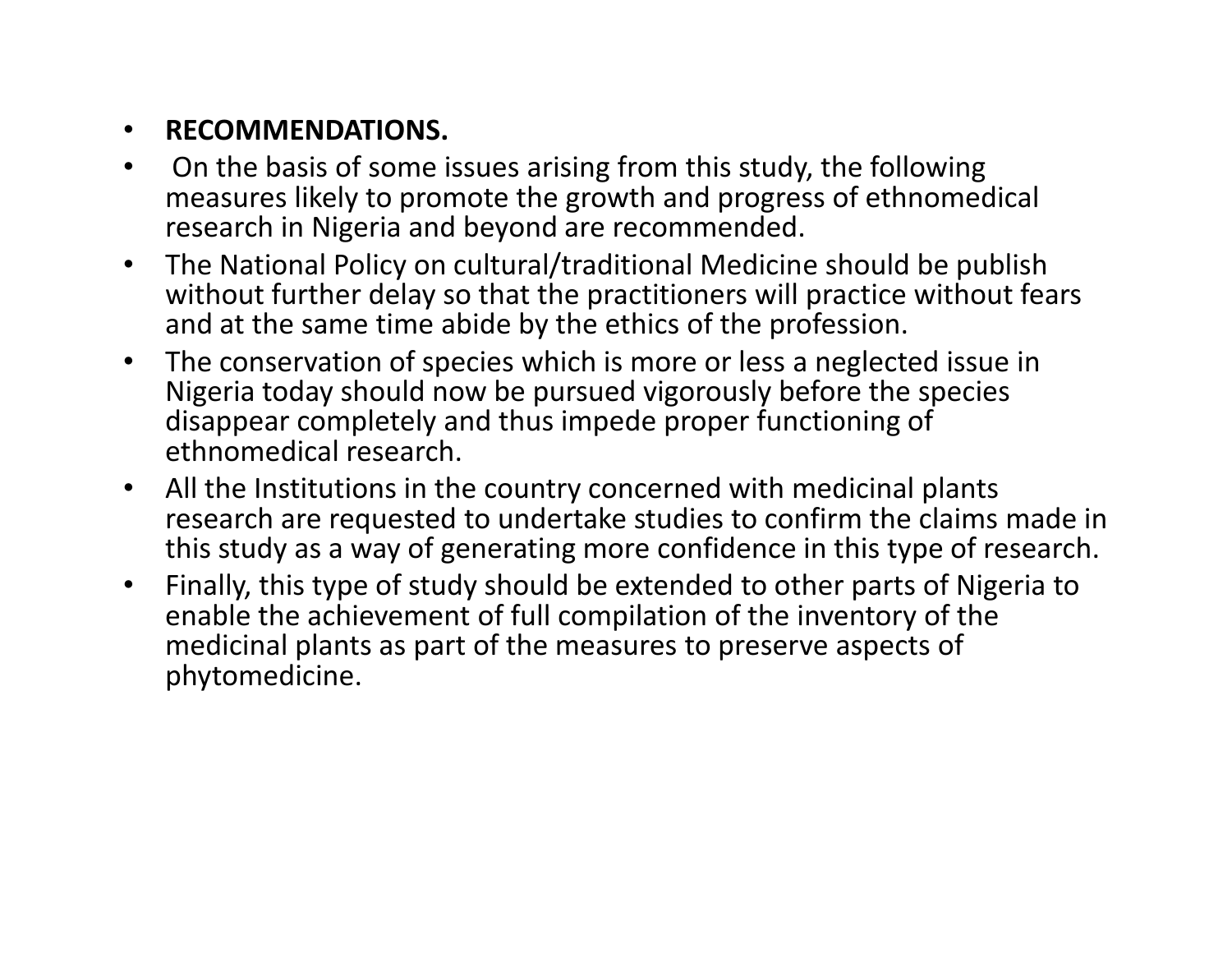## REFERENCES

- •Abayomi, S. (1982): Medicinal Plants and Traditional Medicine in Africa. New
- •York. John Willey & Sons, 256pp.
- •Abayomi, s. (1986): The Stae of Medicinal Plants Research in Nigeria. Ibadan;
- •Ibadan University Press 404pp.
- •Akpata, L. (1979): The Practice of herbalism in Nigeria. In Abayomi S. (ed)
- •African Medicinal Plants Ife; University of Ife Press.
- •Anonymous, (1979): Welcome address; International Work shop on
- •Standardization and Regulation of Herbal Medicine. Abuja, 29<sup>th</sup> – 30<sup>th</sup>
- •September.
- •Burkill , H. M. (1985): The Useful Plants of West Tropical African. Vol.1. Kew.
- •Royal Botanic Garden.
- •Forsberg (1973): The Temperate zone influence on Tropical Forest Land
- Use. A plea for sanity. In Meggers, B. J. et al (ed). Tropical Forest •
- •Ecosystem in Africa and South America. A Comparative review.
- •Washington. Smithsorian Institution Press.
- •Hutchinson, J. and Dalziel, J.M. (1954): Flora of West Tropical Africa Vol.1-3
- (ed.2), Revised by Keay, R.W.J. and Hepper, F.N. London. Crown Agents. •
- •Hutchinson, J. and Dalziel, J.M. (1968): Flora of West Tropical Africa Vol.4.
- •(ed 3) Rerised by Kecy, R.W.J. and Hepper, F.N. London. Crown Agnets
- •150pp.
- •Ilonze, F.I.N.(1995): You and Your Health with phytomedicine. Lagos;
- •Guardian Royal Exchange 26pp.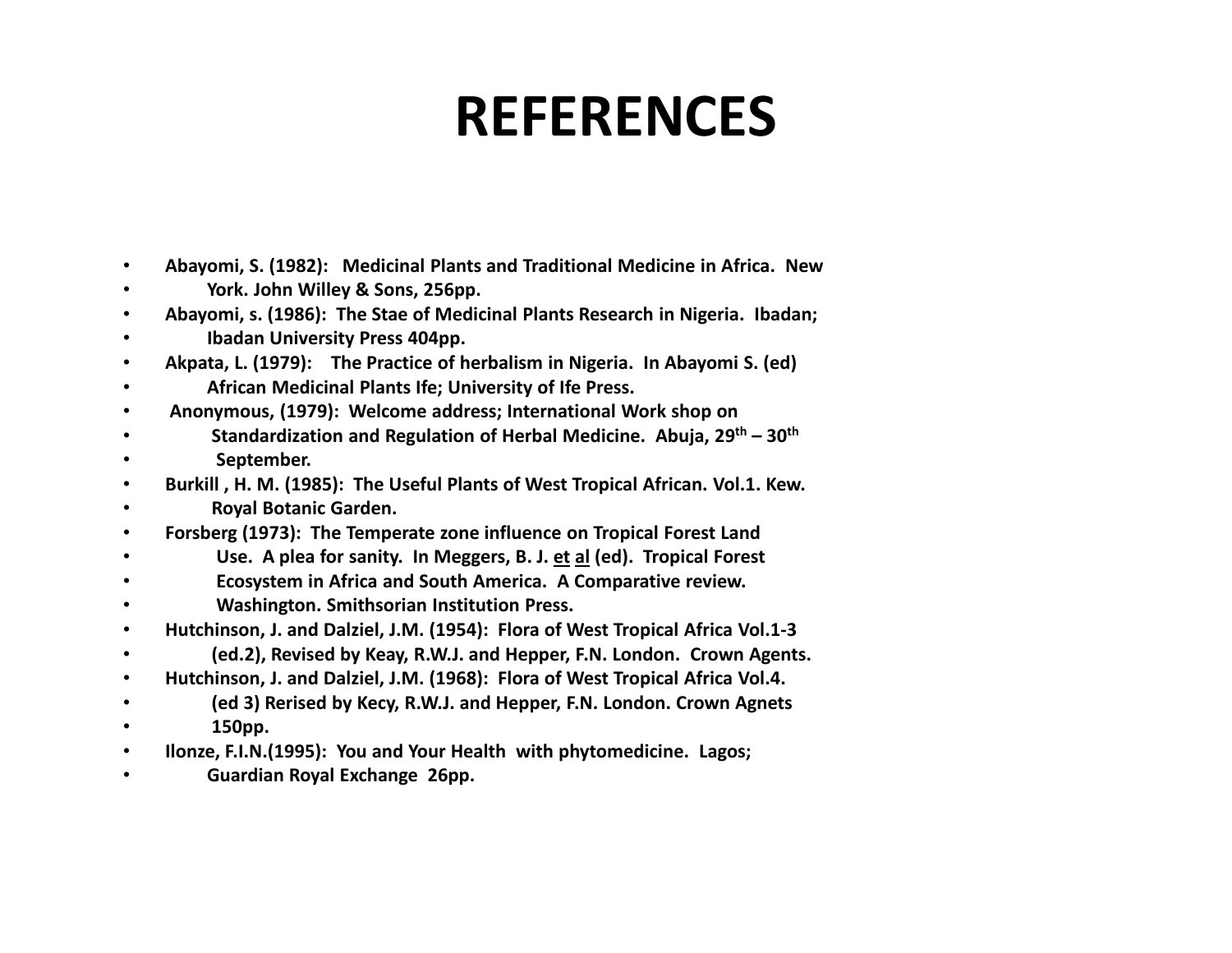- •Abayomi, S. (1982): Medicinal Plants and Traditional Medicine in Africa. New
- •York. John Willey & Sons, 256pp.
- •Abayomi, s. (1986): The Stae of Medicinal Plants Research in Nigeria. Ibadan;
- •Ibadan University Press 404pp.
- •Akpata, L. (1979): The Practice of herbalism in Nigeria. In Abayomi S. (ed)
- •African Medicinal Plants Ife; University of Ife Press.
- •Anonymous, (1979): Welcome address; International Work shop on
- •Standardization and Regulation of Herbal Medicine. Abuja,  $29<sup>th</sup> - 30<sup>th</sup>$
- •September.
- •Burkill , H. M. (1985): The Useful Plants of West Tropical African. Vol.1. Kew.
- •Royal Botanic Garden.
- •Forsberg (1973): The Temperate zone influence on Tropical Forest Land
- Use. A plea for sanity. In Meggers, B. J. <u>et al</u> (ed). Tropical Forest •
- •Ecosystem in Africa and South America. A Comparative review.
- •Washington. Smithsorian Institution Press.
- •Hutchinson, J. and Dalziel, J.M. (1954): Flora of West Tropical Africa Vol.1-3
- (ed.2), Revised by Keay, R.W.J. and Hepper, F.N. London. Crown Agents. •
- •Hutchinson, J. and Dalziel, J.M. (1968): Flora of West Tropical Africa Vol.4.
- •(ed 3) Rerised by Kecy, R.W.J. and Hepper, F.N. London. Crown Agnets
- •150pp.
- •Ilonze, F.I.N.(1995): You and Your Health with phytomedicine. Lagos;
- •Guardian Royal Exchange 26pp.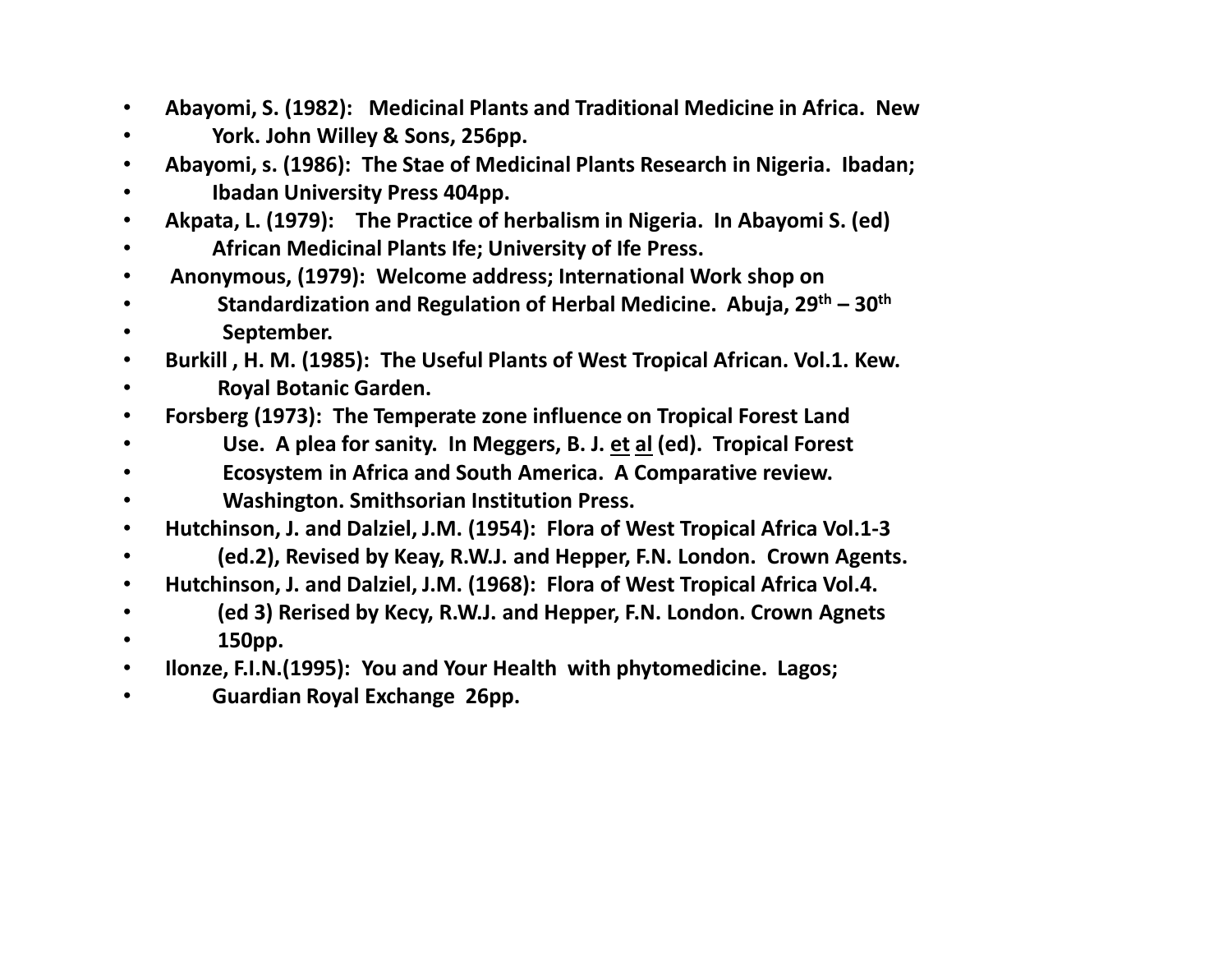- $\bullet$ Kafaru, E. (1994): Immense Help from Nature's Workshop. Lagos;
- •Elikaf Health Services Ltd. 212pp.
- $\bullet$ Keay, R.W.J., Onochie, C.F.A. and Stanfield, D.P. (1964): Nigerian Trees.
- •Ibadan. Federal Department of Forest Research.
- $\bullet$ Lambo, J.O. (1979): The Healing Power of herbs with special reference to
- • obstetrics and gyncecology. In: African Medicinal Plants (Abayoni S. (ed))
- •Ife. University of Ife Press.
- $\bullet$  Lowe, J. and Stanfield, D.P. (1974): Flora of Nigeria; Sedges. Ibadan **University**
- **Press.** •
- •Nwagwu, M.A. (1997): Insight into Herbal Medicine. Okigwe; Whytem
- $\bullet$ Publishers 89pp.
- $\bullet$  Stanfield, D.P. (1970): Flora of Nigeria; Grasses, Ibadan; Ibadan **University**
- $\bullet$ Press.
- W.H.O. (1991) Guidelines for the Assessment of Traditional Medicine.
- $\bullet$ Geneva.